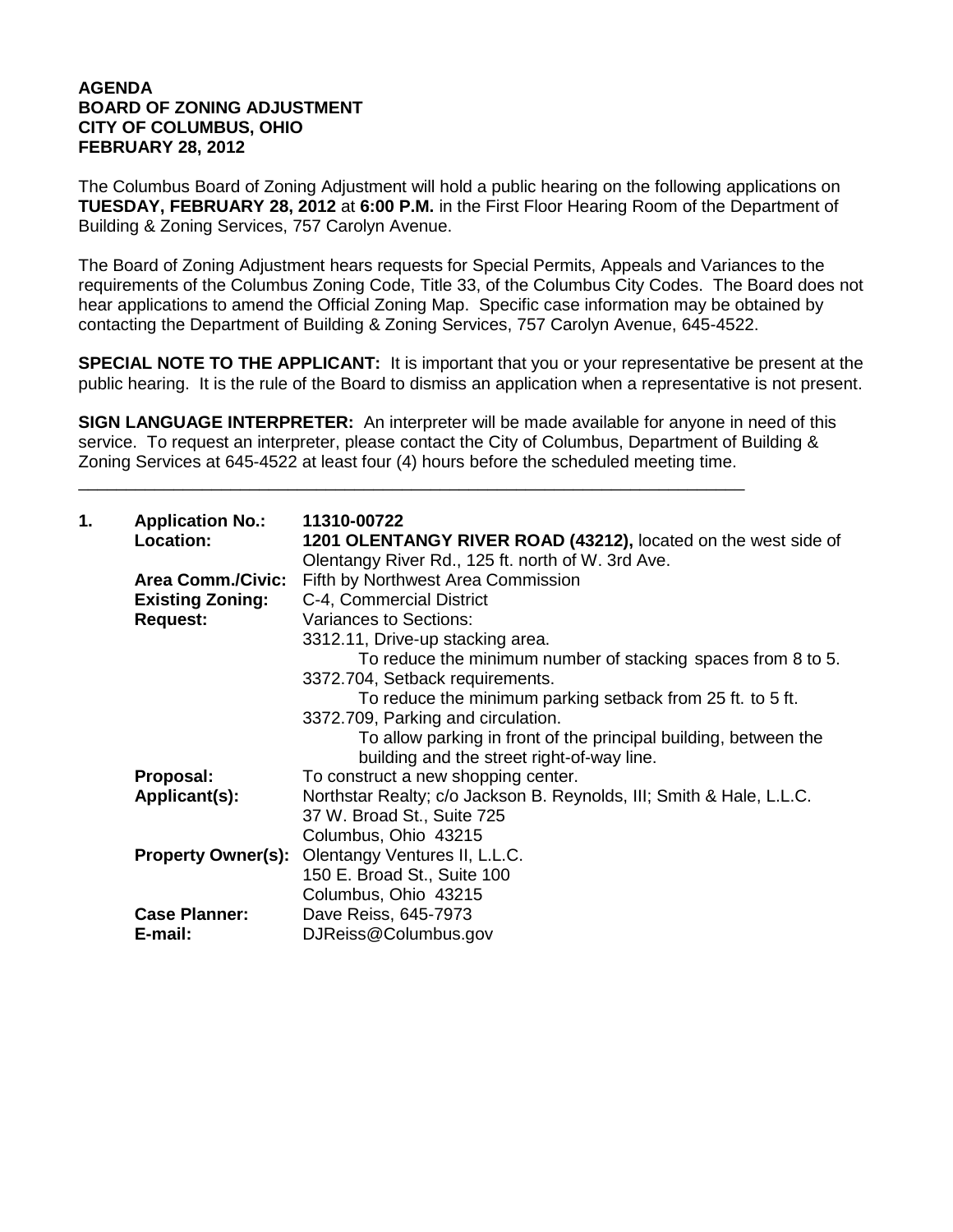| 2. | <b>Application No.:</b><br>Location: | 11310-00726<br>6086 RIVERSIDE DRIVE (43017), located on the east side of Riverside                      |
|----|--------------------------------------|---------------------------------------------------------------------------------------------------------|
|    |                                      | Drive, approximately 300 feet south of Marin Road.                                                      |
|    | <b>Area Comm./Civic:</b>             | <b>Northwest Civic Association</b>                                                                      |
|    | <b>Existing Zoning:</b>              | CPD, Commercial Planned Development District                                                            |
|    | <b>Request:</b>                      | Variance(s) to Section(s):                                                                              |
|    |                                      | 3333.18, Building lines.                                                                                |
|    |                                      | To reduce the building line from 25' to 15' for a two brick piers.                                      |
|    |                                      | 3333.18, Building lines.                                                                                |
|    |                                      | To reduce the building line from 25' to 4'6" for an iron fence.                                         |
|    | Proposal:                            | To construct two (2) brick piers and install an iron fence in front of the                              |
|    |                                      | building setback.                                                                                       |
|    | Applicant(s):                        | Edsall & Associates, c/o Deborah C. Edsall                                                              |
|    |                                      | 754 Neil Avenue                                                                                         |
|    |                                      | Columbus, Ohio 43215                                                                                    |
|    | <b>Property Owner(s):</b>            | Friendship Village of Dublin, Ohio, Inc.                                                                |
|    |                                      | 6000 Riverside Drive                                                                                    |
|    |                                      | Dublin, Ohio 43017                                                                                      |
|    | <b>Case Planner:</b>                 | Jamie Freise, 645-6350                                                                                  |
|    | E-mail:                              | JFFreise@Columbus.gov                                                                                   |
|    |                                      |                                                                                                         |
| 3. | <b>Application No.:</b>              | 11310-00730                                                                                             |
|    | Location:                            | 1918 NORTH HIGH STREET (43201), located on the east side of High S<br>$0.25 + 0.01 + 0.65 = 1.7 + 0.10$ |

| Location:                 | 1918 NORTH HIGH STREET (43201), located on the east side of High St.,      |
|---------------------------|----------------------------------------------------------------------------|
|                           | 82.5 ft. south of E. 17th Ave.                                             |
| <b>Area Comm./Civic:</b>  | <b>University Area Commission</b>                                          |
| <b>Existing Zoning:</b>   | C-4, Commercial District                                                   |
| <b>Request:</b>           | Variance to Section:                                                       |
|                           | 3372.609, Parking and circulation.                                         |
|                           | To reduce the minimum number of required parking spaces from 68            |
|                           | to 7 (or, a reduction from 61 to 0 additional parking spaces).             |
|                           | 3312.49, Minimum numbers of parking spaces required.                       |
|                           | To reduce the required number of bicycle parking spaces from 2 to          |
|                           | 0.                                                                         |
| Proposal:                 | To replace an existing parking variance (V99-007) with one that accurately |
|                           | reflects the current conditions and to add an additional parking variances |
|                           | for a patio seating area.                                                  |
| Applicant(s):             | Chumley's Pub; c/o Donald Plank; Plank Law Firm                            |
|                           | 145 E. Rich St., 3rd Floor                                                 |
|                           | Columbus, Ohio 43215                                                       |
| <b>Property Owner(s):</b> | Oxford-Ross of Ohio L.L.C.; c/o Donald Plank, Plank Law Firm               |
|                           | 145 E. Rich St.                                                            |
|                           | Columbus, Ohio 43215                                                       |
| <b>Case Planner:</b>      | Dave Reiss, 645-7973                                                       |
| E-mail:                   | DJReiss@Columbus.gov                                                       |
|                           |                                                                            |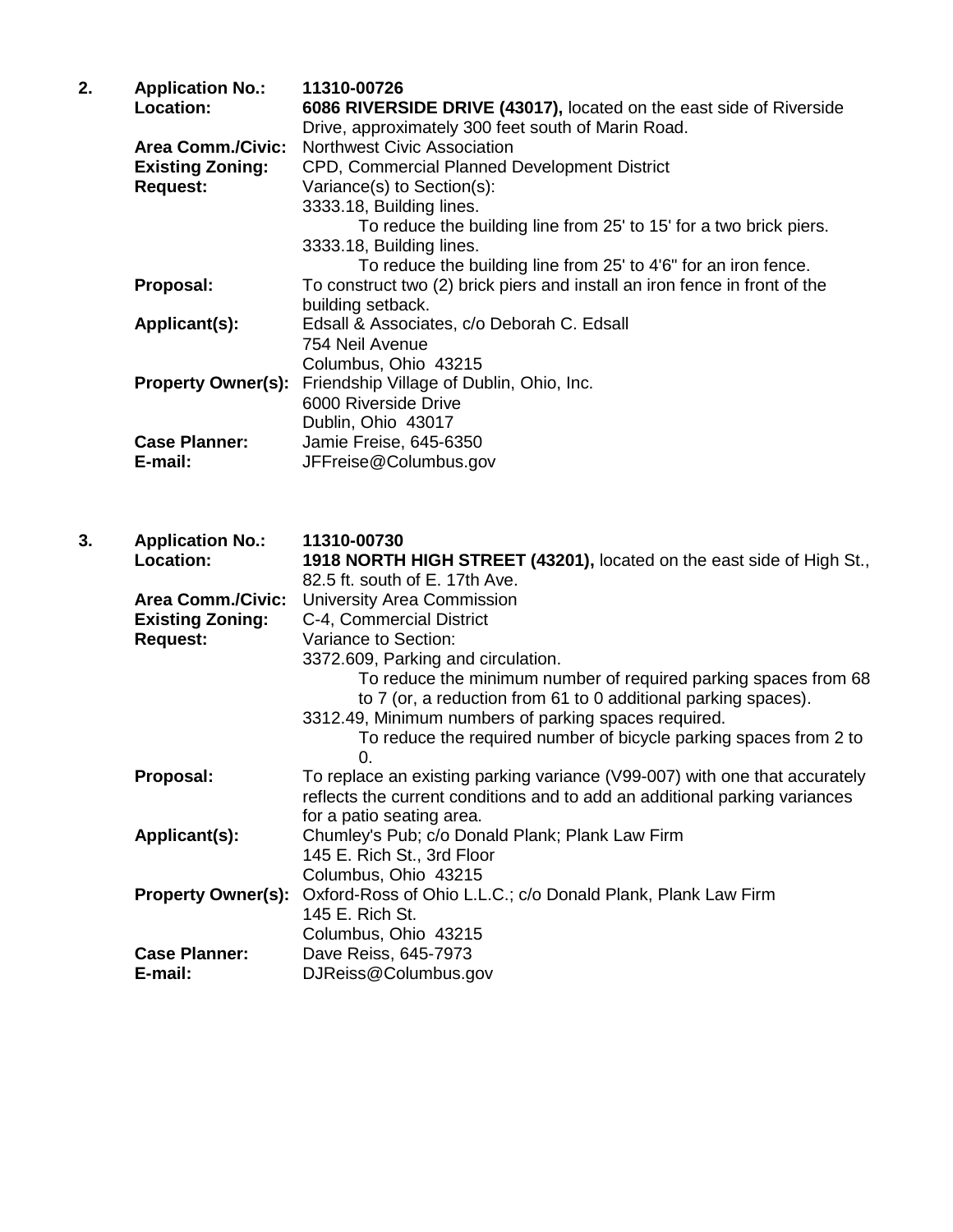| 4. | <b>Application No.:</b><br><b>Location:</b>         | 11310-00731<br>1897 MCKINLEY AVENUE (43222), located on the south side of McKinley |
|----|-----------------------------------------------------|------------------------------------------------------------------------------------|
|    |                                                     | Ave., approximately 1,725 ft. west of Grandview Ave.<br>None                       |
|    | <b>Area Comm./Civic:</b><br><b>Existing Zoning:</b> | M, Manufacturing District                                                          |
|    | <b>Request:</b>                                     | Variances to Sections:                                                             |
|    |                                                     | 3312.27, Parking setback line.                                                     |
|    |                                                     | To reduce the parking and maneuvering setback from 10 ft. to 0 ft.                 |
|    |                                                     | 3312.21, Landscaping and screening.                                                |
|    |                                                     | To be exempt from the requirements for interior landscaping,                       |
|    |                                                     | setback and perimeter landscaping requirements.                                    |
|    |                                                     | 3312.43, Required surface for parking.                                             |
|    |                                                     | To permit a gravel surface for parking and maneuvering instead of a                |
|    |                                                     | required hard surface.                                                             |
|    |                                                     | 3312.39, Striping and marking.                                                     |
|    |                                                     | To not stripe or mark parking spaces or aisles.                                    |
|    |                                                     | 3321.05, Vision clearance.                                                         |
|    |                                                     | To not maintain two, 10 ft. clear vision triangles at the property line            |
|    |                                                     | where the driveway and right-of-way intersect.                                     |
|    | Proposal:                                           | To construct a 4,800 sq. ft. automobile storage building.                          |
|    | Applicant(s):                                       | John Ingwersen                                                                     |
|    |                                                     | 1050 Bryden Rd.<br>Columbus, Ohio 43205                                            |
|    | <b>Property Owner(s):</b>                           | Masood Haghnazari                                                                  |
|    |                                                     | 4663 Pine Tree Ct.                                                                 |
|    |                                                     | Westerville, Ohio 43082                                                            |
|    | <b>Case Planner:</b>                                | Dave Reiss, 645-7973                                                               |
|    | E-mail:                                             | DJReiss@Columbus.gov                                                               |
|    |                                                     |                                                                                    |
| 5. | <b>Application No.:</b>                             | 11310-00732                                                                        |
|    | <b>Location:</b>                                    | 1006 SOUTH HIGH STREET (43206), located at the southeast corner of                 |
|    |                                                     | South High Street and Stewart Avenue.                                              |
|    | <b>Area Comm./Civic:</b>                            | <b>Brewery District</b>                                                            |
|    | <b>Existing Zoning:</b>                             | C-4, Commercial District                                                           |
|    | <b>Request:</b>                                     | Variance(s) to Section(s):                                                         |
|    |                                                     | 3372.604(A), Setback requirements                                                  |
|    |                                                     | To increase the building setback from 10 feet to 55 feet.                          |
|    |                                                     | 3372.609(A), Parking and circulation                                               |
|    |                                                     | To allow parking, stacking and circulation within the building                     |
|    |                                                     | setback and the street right of way liine.<br>3372.604(B), Setback requirements    |
|    |                                                     | To allow parking on the side of a building.                                        |
|    |                                                     | 3372.604(B), Setback requirements                                                  |
|    |                                                     | To permit a parking and maneuvering setback of less than five (5) ft               |
|    |                                                     | opposite the Pearl Street right-of-way line                                        |
|    |                                                     | 3321.09, To permit an aisle less than 17 ft wide for 75° angled parking            |
|    |                                                     | spaces.                                                                            |
|    | Proposal:                                           | To raze and rebuild a McDonald's.                                                  |
|    | Applicant(s):                                       | GPD Group, c/o Lynsey Ondecker                                                     |
|    |                                                     | 1801 Watermark Drive, Ste 150                                                      |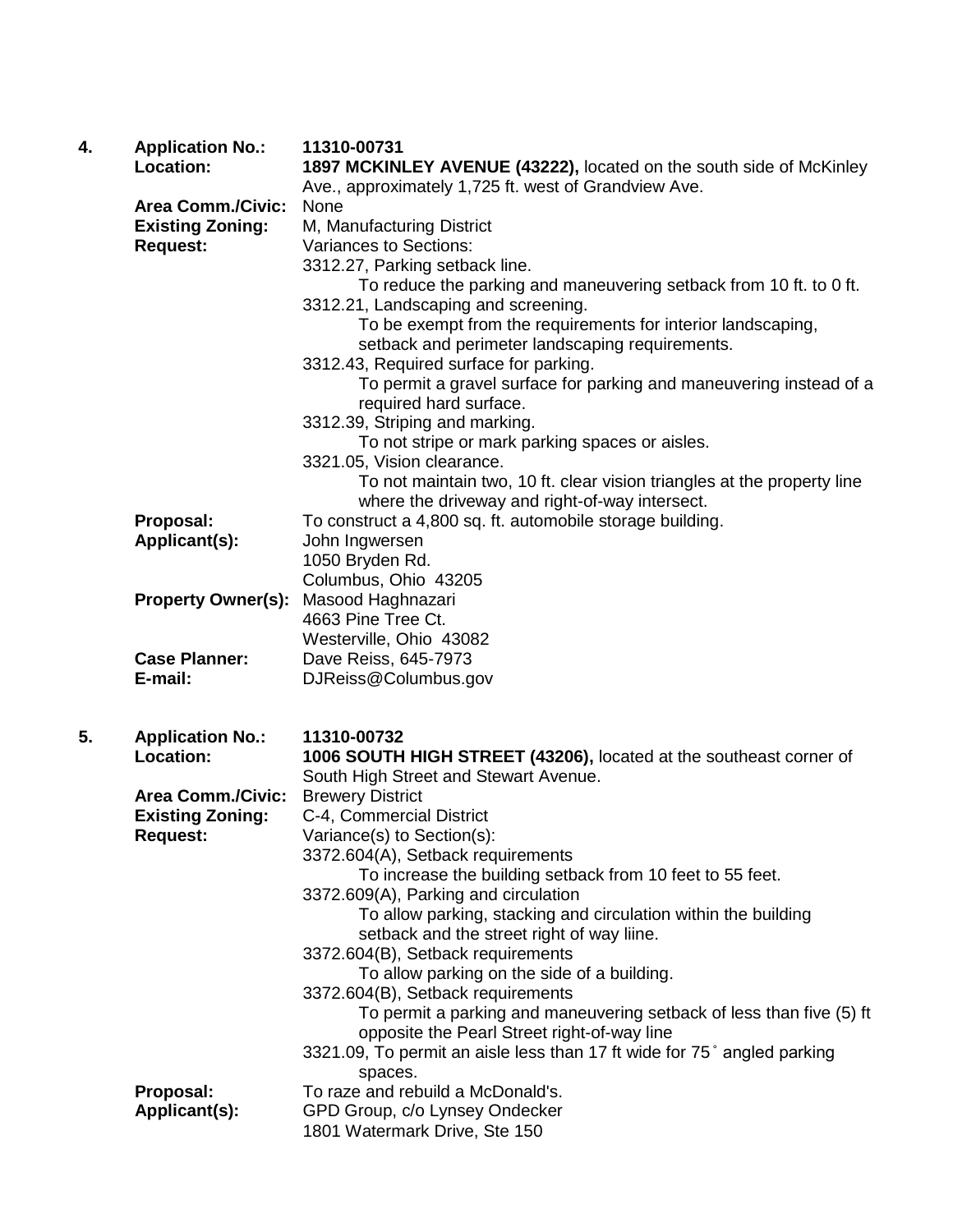Columbus, Ohio 43215

**Property Owner(s):** McDonald's USA LLC, c/o David Warren 2 Easton Oval, Ste 209 Columbus, Ohio 43219 **Case Planner:** Jamie Freise, 645-6350 **E-mail:** JFFreise@Columbus.gov

**6. Application No.: 11310-00735 Location: 1211 GRANT AVENUE (43201),** located on the west side of Grant Avenue, approximately 360' north of West 5th Avenue. **Area Comm./Civic:** University Area Commission **Existing Zoning:** C-4, Commercial District **Request:** Variance(s) to Section(s): 3312.49, Minimum numbers of parking spaces required. To reduce the minimum number of parking spaces from 2 to 1. **Proposal:** To construct a single family dwelling with a single car garage.<br>**Applicant(s):** EMH&T, c/o Linda Menerey **Applicant(s):** EMH&T, c/o Linda Menerey 5500 New Albany Road Columbus, Ohio 43054 **Property Owner(s):** Weinland Park Homes, LLC, c/o NRP Group attn: Alan F. Scott 5309 Transportation Blvd. Cleveland, Ohio 44125 **Case Planner:** Jamie Freise, 645-6350 **E-mail:** JFFreise@Columbus.gov

**7. Application No.: 11310-00755 Location: 3535 OLENTANGY RIVER ROAD (43214),** located at the northwest corner of Olentangy River Road and North Broadway. **Area Comm./Civic:** None **Existing Zoning:** C-3, Commercial District **Request:** Variance(s) to Section(s): 3309.14, Height districts. To increase the height of a building from 35 feet to 180 feet. **Proposal:** To construct a patient residence. **Applicant(s):** Ohio Health Corp., c/o Jeffrey L. Brow, Smith & Hale, LLC 37 West Broad Street, Ste 725 Columbus, Ohio 43215 **Property Owner(s):** Ohio Health Corp, c/o Dough Scholl 3535 Olentangy River Road Columbus, Ohio 43214 **Case Planner:** Jamie Freise, 645-6350<br>**F-mail:** JEFreise@Columbus.go **E-mail:** [JFFreise@Columbus.gov](mailto:JFFreise@Columbus.gov)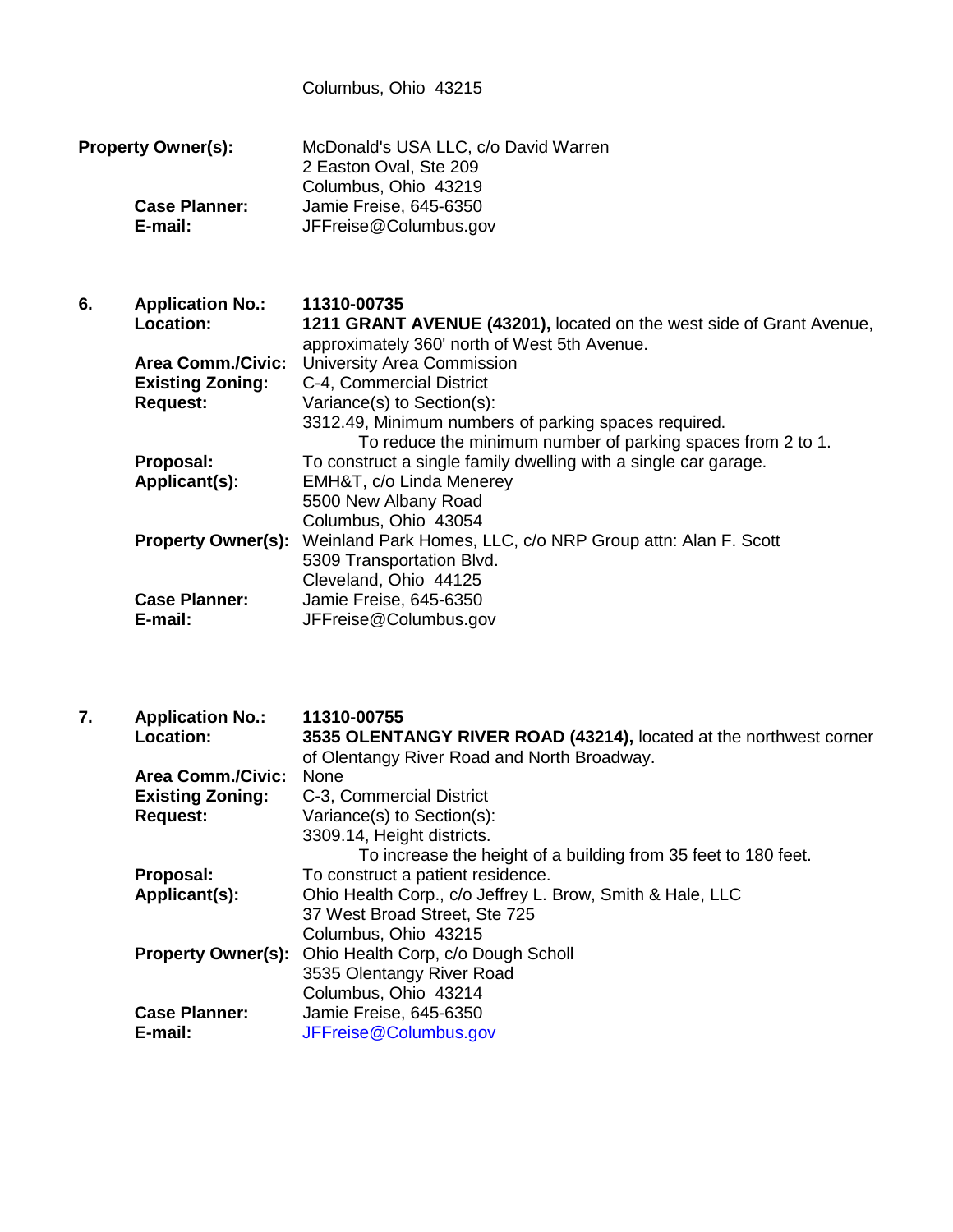## **HOLDOVER CASES**

| 8. | <b>Application No.:</b><br>Location: | 11310-00669<br>150 WEST LANE AVENUE (43201), located on the north side of Lane |
|----|--------------------------------------|--------------------------------------------------------------------------------|
|    |                                      | Ave., approximately 90 ft. east of Neil Ave.                                   |
|    | <b>Area Comm./Civic:</b>             | University Area Commission                                                     |
|    | <b>Existing Zoning:</b>              | AR-4, Apartment Residential District                                           |
|    | <b>Request:</b>                      | Variances to Sections:                                                         |
|    |                                      | 3372.563, Maximum lot coverage.                                                |
|    |                                      | To increase the allowable lot coverage from not more than 40% of               |
|    |                                      | the lot area to 42.99% of the lot area.                                        |
|    |                                      | 3372.564, Parking.                                                             |
|    |                                      | To reduce the minimum number of required parking spaces from                   |
|    |                                      | 152 to 66 (86 spaces).                                                         |
|    |                                      | 3372.565, Building lines.                                                      |
|    |                                      | To permit the building setback to be 11 ft. 4 in., instead of by the           |
|    |                                      | average of the setbacks of the nearest buildings on each side of the           |
|    |                                      | subject lot; approximately 18 ft. would be the average.                        |
|    |                                      | 3372.566, Building separation and size.                                        |
|    |                                      | To permit the maximum building size to exceed 10,200 sq. ft.; to               |
|    |                                      | allow a building of 57,808 sq. ft.; 47,608 sq. ft. larger than                 |
|    |                                      | allowable.                                                                     |
|    |                                      | 3372.567, Maximum floor area.                                                  |
|    |                                      | To increase a building's floor area ratio from .80 to 1.61; an                 |
|    |                                      | increase of .81.                                                               |
|    |                                      | 3372.568, Height.                                                              |
|    |                                      | To increase the mean height of a building from between the                     |
|    |                                      | cornice/eave and the highest roof point from 35 ft. from the finished          |
|    |                                      | grade line of the lot to 60 ft. and to increase the allowable height of        |
|    |                                      | other portions of the building from 40 ft. to 60 ft.                           |
|    | Proposal:                            | To construct a 40 unit apartment building.                                     |
|    | Applicant(s):                        | Edwards Companies; c/o Michael T. Shannon; Crabbe, Brown & James,              |
|    |                                      | L.L.P.                                                                         |
|    |                                      | 500 S. Front St., Suite 1200                                                   |
|    |                                      | Columbus, Ohio 43215                                                           |
|    | <b>Property Owner(s):</b>            | Doric Properties; c/o Chris Yessios                                            |
|    |                                      | 52 E. 15th Ave.                                                                |
|    |                                      | Columbus, Ohio 43201                                                           |
|    | <b>Case Planner:</b>                 | Dave Reiss, 645-7973                                                           |
|    | E-mail:                              | DJReiss@Columbus.gov                                                           |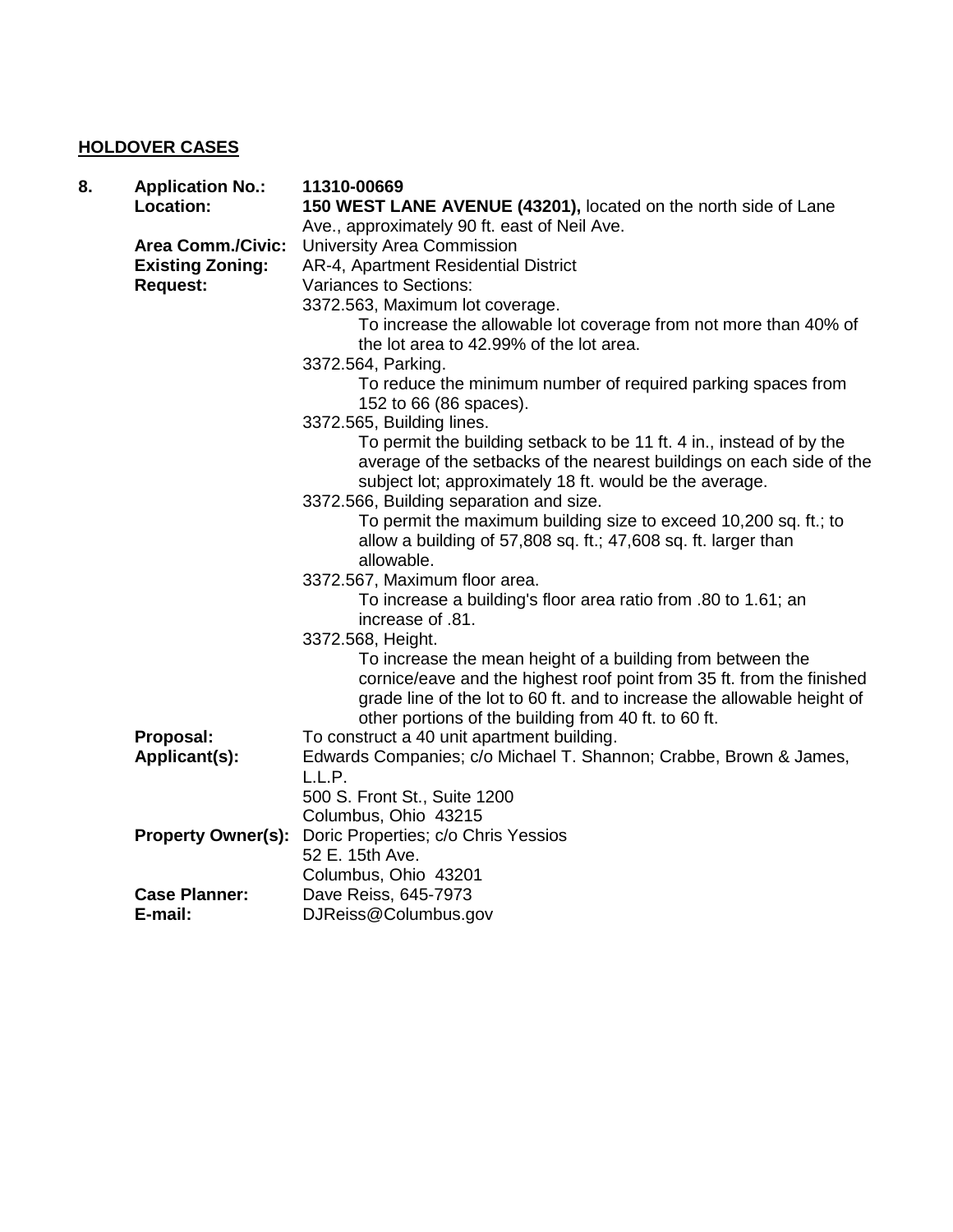| 9. | <b>Application No.:</b>   | 11310-00670                                                                                     |
|----|---------------------------|-------------------------------------------------------------------------------------------------|
|    | Location:                 | 264 WEST NORWICH AVENUE (43201), located on the north side of W.                                |
|    |                           | Norwich Ave. at the terminus of Tuttle Park PI.                                                 |
|    | <b>Area Comm./Civic:</b>  | University Area Commission                                                                      |
|    | <b>Existing Zoning:</b>   | AR-4, Apartment Residential District                                                            |
|    | <b>Request:</b>           | <b>Variances to Sections:</b>                                                                   |
|    |                           | 3321.05, Vision clearance.                                                                      |
|    |                           | To not provide a 10 ft. clear vision triangle at the driveway which                             |
|    |                           | accesses the lower garage.                                                                      |
|    |                           | 3333.24, Rear yard.                                                                             |
|    |                           | To reduce the required rear yard from 25% of the total lot area                                 |
|    |                           | $(10,089.75 \text{ sq. ft.})$ to 3.34% of the total lot area $(1,350 \text{ sq. ft.})$ .        |
|    |                           | 3372.562, Landscaped area and treatment.                                                        |
|    |                           | To reduce the rear lot area required to have landscaping from 5% of                             |
|    |                           | the total lot area (2,0179.95 sq. ft.) to 3.34% of the total lot area                           |
|    |                           | $(1,350$ sq. ft.).                                                                              |
|    |                           | 3372.563, Maximum lot coverage.                                                                 |
|    |                           | To increase the allowable lot coverage of a building from 40% of the                            |
|    |                           | lot area to 74.70% of the lot area.                                                             |
|    |                           | 3372.564, Parking.                                                                              |
|    |                           | To reduce the required number of parking spaces from 206 to 140                                 |
|    |                           | $(66$ spaces).                                                                                  |
|    |                           | 3372.565, Building lines.                                                                       |
|    |                           | To reduce the required building setback from 40 ft. to 3 ft. 6 in.                              |
|    |                           | (36.5 ft.)                                                                                      |
|    |                           | 3372.566, Building separation and size.                                                         |
|    |                           | To increase the allowable building size from 10,200 sq. ft. of                                  |
|    |                           | calculated floor area to 79,259 sq. ft.; an increase of 69,000 sq. ft.                          |
|    |                           | 3372.567, Maximum floor area.<br>To increase a building's floor area ratio from .80 to 1.96; an |
|    |                           | increase of 1.16.                                                                               |
|    |                           | 3372.568, Height.                                                                               |
|    |                           | To increase the mean height of a building from between the                                      |
|    |                           | cornice/eave and the highest roof point from 35 ft. from the finished                           |
|    |                           | grade line of the lot to 60 ft. and to increase the allowable height of                         |
|    |                           | other portions of the building from 40 ft. to 60 ft.                                            |
|    | Proposal:                 | To construct a 56 unit apartment building.                                                      |
|    | Applicant(s):             | Edwards Companies; c/o Michael T. Shannon; Crabbe, Brown & James,                               |
|    |                           | L.L.C.                                                                                          |
|    |                           | 500 S. Front St., Suite 1200                                                                    |
|    |                           | Columbus, Ohio 43201                                                                            |
|    | <b>Property Owner(s):</b> | Evelpis Properties; c/o George Bavelis                                                          |
|    |                           | 52 E. 15th Ave.                                                                                 |
|    |                           | Columbus, Ohio 43201                                                                            |
|    | <b>Case Planner:</b>      | Dave Reiss, 645-7973                                                                            |
|    | E-mail:                   | DJReiss@Columbus.gov                                                                            |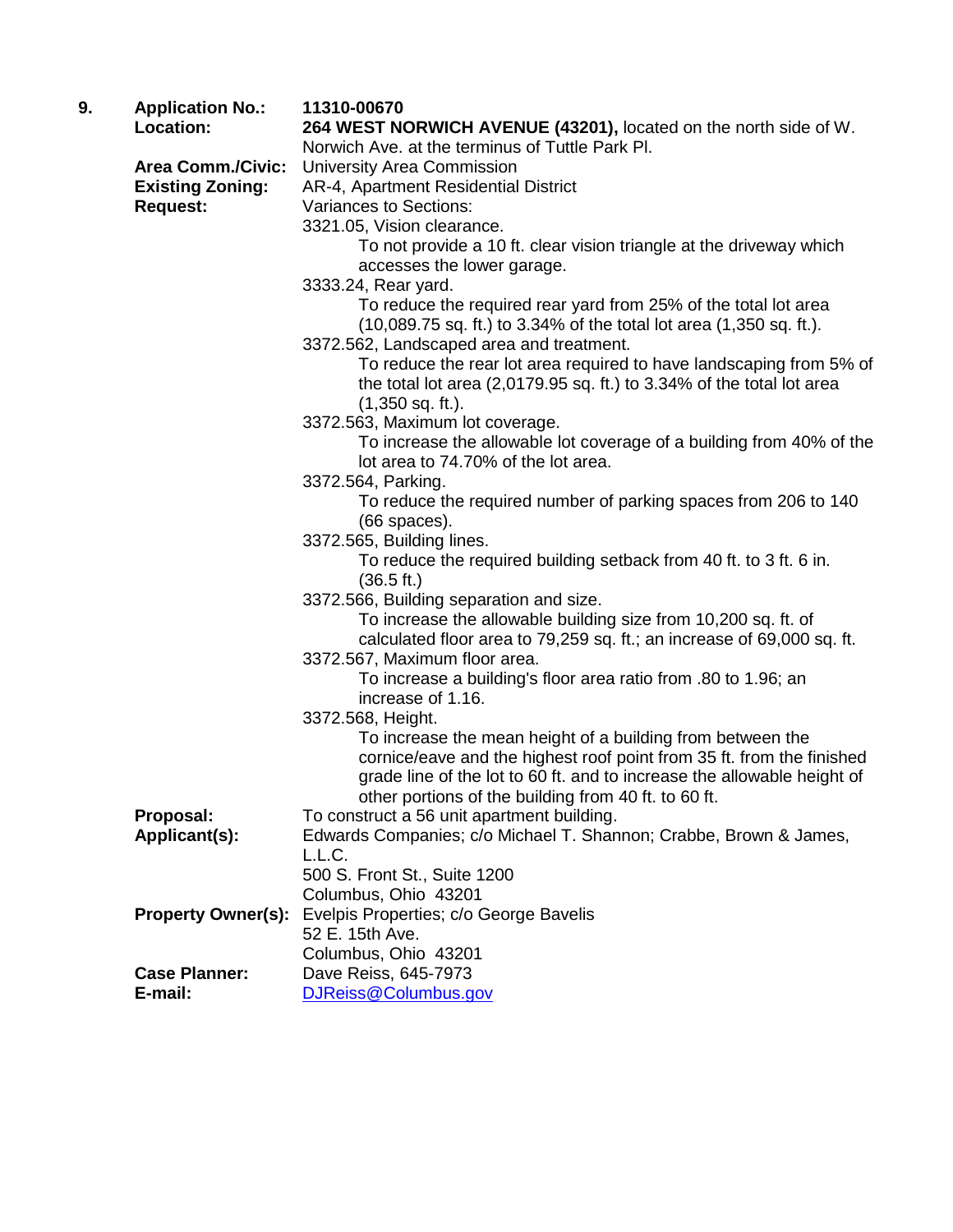| 10. | <b>Application No.:</b>  | 11310-00624                                                      |
|-----|--------------------------|------------------------------------------------------------------|
|     | Location:                | 1479 NORTH HIGH STREET (43201), located on the west side of High |
|     |                          | Street approximately 120 feet south of 9th Avenue.               |
|     | <b>Area Comm./Civic:</b> | University Area Commission                                       |
|     | <b>Existing Zoning:</b>  | C-4, Commercial District                                         |
|     | <b>Request:</b>          | Variance(s) to Section(s):                                       |
|     |                          | 3312.49, Minimum numbers of parking spaces required.             |
|     |                          | To reduce the amount of additional parking from 5 to 0.          |
|     | Proposal:                | To construct a 581 sq.ft. patio for an existing bar.             |
|     | Applicant(s):            | Jack D. Walters & Associtates, c/o Joseph P. Borghese            |
|     |                          | 5166 Blazer Parkway                                              |
|     |                          | Dublin, Ohio 43017                                               |
|     |                          | <b>Property Owner(s):</b> Joseph P. and Linda S. Mollica         |
|     |                          | 1376 Castleton Road North                                        |
|     |                          | Columbus, Ohio 43220                                             |
|     | <b>Case Planner:</b>     | Jamie Freise, 645-6350                                           |
|     | E-mail:                  | JFFreise@Columbus.gov                                            |

| 11. | <b>Application No.:</b><br>Location:                                    | 11310-00676<br>410 HOLTZMAN AVE (43205), located on the east side of Holtzman<br>Avenue, approximately 650 feet north of East Main Street.                                                                                                                                                                                                                                                                  |
|-----|-------------------------------------------------------------------------|-------------------------------------------------------------------------------------------------------------------------------------------------------------------------------------------------------------------------------------------------------------------------------------------------------------------------------------------------------------------------------------------------------------|
|     | <b>Area Comm./Civic:</b><br><b>Existing Zoning:</b>                     | <b>Near East Area Commission</b><br>M, Manufacturing District                                                                                                                                                                                                                                                                                                                                               |
|     | <b>Request:</b>                                                         | Variance(s) to Section(s):                                                                                                                                                                                                                                                                                                                                                                                  |
|     |                                                                         | 3363.41, Storage.<br>To reduce the distance of outdoor storage of materials other than<br>junk, waste products or salvage from 100 feet to 30 feet from<br>residentially zoned property and to reduce the front setback from 30<br>feet to 10 feet and side and rear setback from 20 feet to 0 feet.<br>3312.43, Required surface for parking.<br>To allow a gravel driveway, circulation and parking area. |
|     | Proposal:                                                               | To create a storage lot for boats and RV's.                                                                                                                                                                                                                                                                                                                                                                 |
|     | Applicant(s):                                                           | Wrights Properties, Ltd., c/o Donald Plank<br>145 East Rich Street<br>Columbus, Ohio 43215                                                                                                                                                                                                                                                                                                                  |
|     | <b>Property Owner(s):</b> Applicants<br><b>Case Planner:</b><br>E-mail: | Jamie Freise, 645-6350<br>JFFreise@Columbus.gov                                                                                                                                                                                                                                                                                                                                                             |